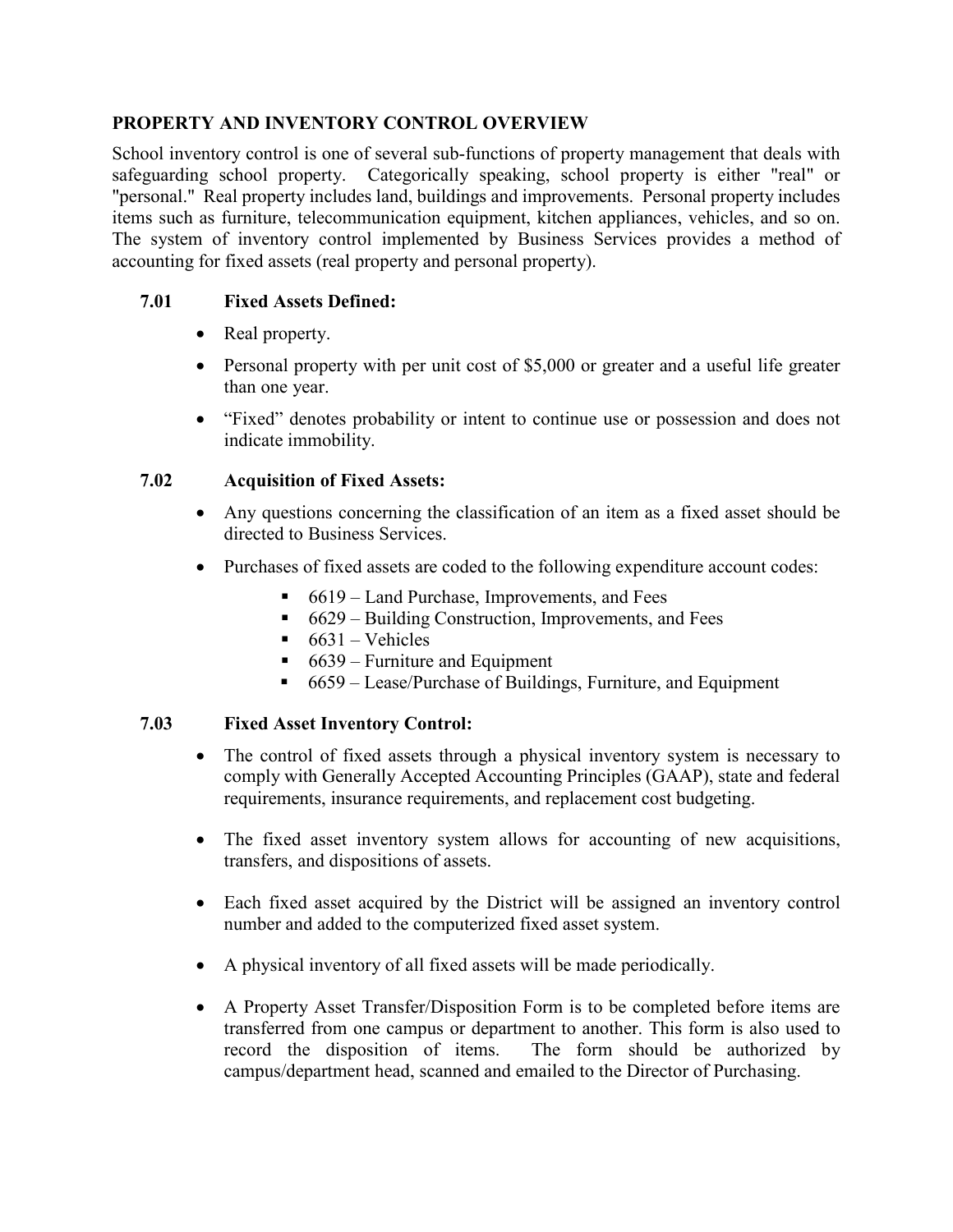### **7.04 Controllable Inventory:**

- Non-consumable personal property with per unit value less than \$5,000 in the following categories:
	- **Technology**
	- **Musical Instruments**
	- Audio/Visual Equipment
- Controllable inventory items are coded to the following expenditure account code:
	- $\blacksquare$  6649 Controllable Inventory
- The respective department heads are responsible for overseeing the inventory in these categories.

#### **7.05 Donations:**

- Donations made to the District shall be accompanied with a letter declaring the donated items. The original letter shall be sent to Business Services, a copy should be kept in the Department/Campus for record keeping.
- **Technology Donations must be approved by the Technology Department before the donation is accepted.**
- Additional policy regarding donations can be found in Board Policy CDC.

### **7.06 Examples of Property Classification**

| <b>ITEM</b>              | <b>COST</b> | <b>OBJECT</b><br><b>CODE</b> | <b>FIXED</b><br><b>ASSET</b> | <b>CONTROLLABLE</b><br><b>INVENTORY</b> | <b>GENERAL</b><br><b>SUPPLIES</b> |
|--------------------------|-------------|------------------------------|------------------------------|-----------------------------------------|-----------------------------------|
| Land Purchase            | 100,000     | 6619                         | $\boldsymbol{X}$             |                                         |                                   |
| Built –In Counter, CNS   | 1,500       | 6629                         | $\boldsymbol{X}$             |                                         |                                   |
| Bus, 78 Passenger        | 33,000      | 6631                         | $\boldsymbol{X}$             |                                         |                                   |
| Violin                   | 1,800       | 6649                         |                              | $\boldsymbol{X}$                        |                                   |
| Piano                    | 6,000       | 6639                         | $\boldsymbol{X}$             |                                         |                                   |
| Audio Recording System   | 17,000      | 6639                         | $\boldsymbol{X}$             |                                         |                                   |
| UIL Theater Set          | 5,530       | 6639                         | $\boldsymbol{X}$             |                                         |                                   |
| Computer, PC             | 1,000       | 6649                         |                              | $\boldsymbol{X}$                        |                                   |
| Network Server           | 5,400       | 6639                         | $\boldsymbol{X}$             |                                         |                                   |
| Paper Cutter             | 300         | 6399                         |                              |                                         | $\boldsymbol{X}$                  |
| <b>Baseball Backstop</b> | 900         | 6399                         |                              |                                         | $\boldsymbol{X}$                  |
| Pole Vault Pit           | 6,900       | 6639                         | $\boldsymbol{X}$             |                                         |                                   |
| Radio, 2-Way             | 150         | 6399                         |                              |                                         | $\boldsymbol{X}$                  |